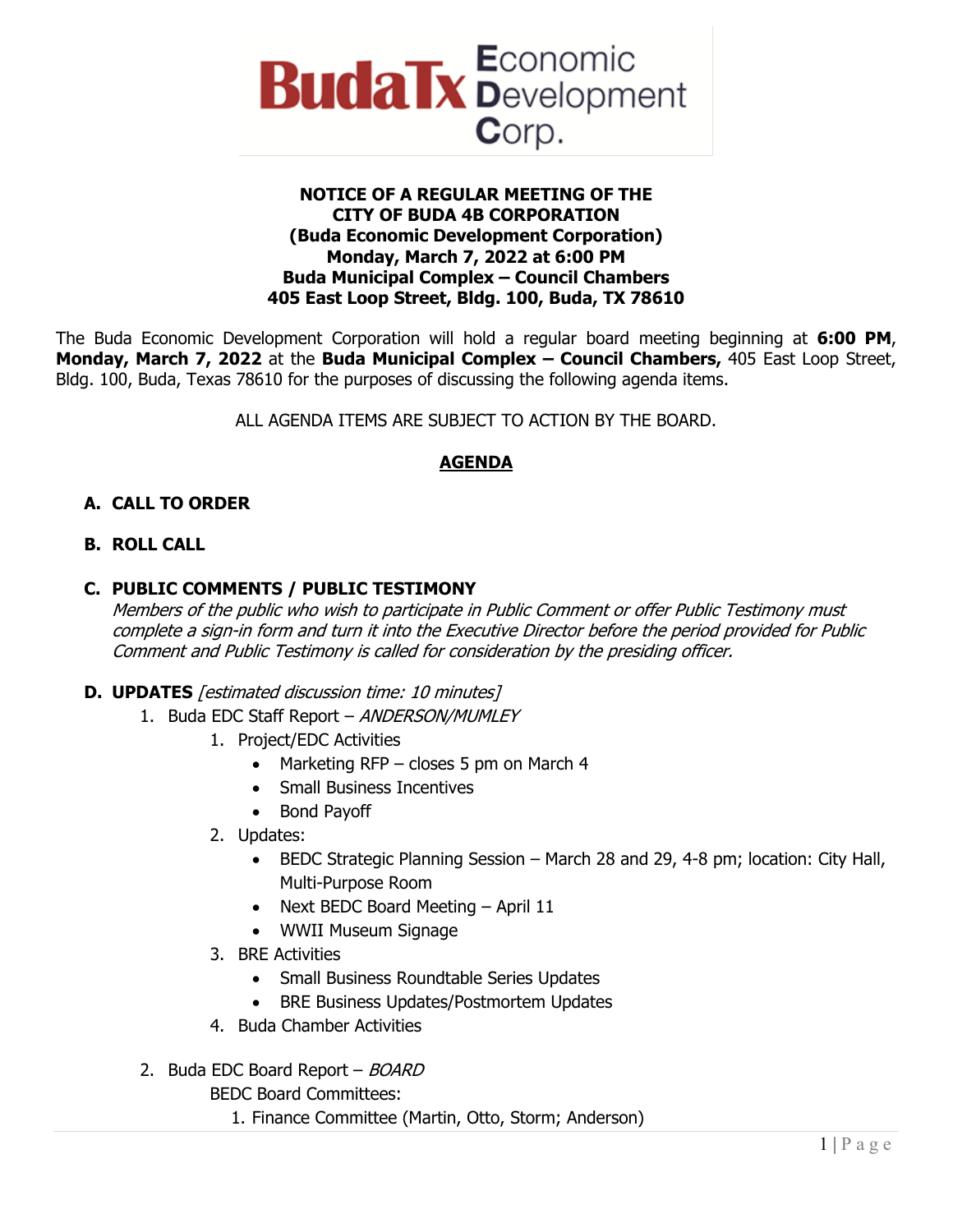- 2. Buda EDC Personnel Committee (Storm, Urban, Martin; Anderson)
- 3. Land Committee (Storm, Davidson, Urban; Anderson)
- 4. Buda EDC Incentive Review Committee (Urban, Ture, Storm; Mumley)
- 5. Events Committee (Martin, Otto, Urban; Mumley)

City and Other Partner Committees:

- 1. Mobile Food Truck Ad Hoc Committee (Davidson)
- 2. Greater San Marcos Partnership Board (Storm)
- 3. City/BEDC Incentive Task Force (Storm)
- 4. Small Business Task Force (Storm)
- 5. Buda Bond Oversight Committee (Urban)
- 3. City Activities
	- 1. Capital Improvement Projects, Road Projects, Finance, Grants, Tourism, Events, Parks & Recreation, Legislative, Library, Development Projects.

# **E. CONSENT AGENDA** [estimated discussion time: 5 minutes]

All matters listed under this item are considered to be routine by the Buda Economic Development Corporation and will be enacted by one motion. There will not be separate discussion of these items. If discussion is desired by any Board Member on any item, that item will be removed from the consent agenda and will be considered separately.

- 1. Approval of the February 7, 2022, regular Board meeting minutes.
- 2. Approval of the February 15, 2022, Special joint meeting with the Buda City Council and Buda EDC.

### **F. GENERAL AGENDA ITEMS**

- 1. Presentation, discussion and possible action regarding the Engineering Report from Pape-Dawson on the City owned property in downtown Buda and discussion and possible action to approve the Boundary and Improvement Survey phase of the Pape-Dawson proposal. [ANDERSON] [estimated discussion time: 20 minutes]
- 2. Presentation, discussion and possible action regarding the Buda Lions Club Wiener Dog Races and potential marketing funds assistance. [ANDERSON] [estimated discussion time: 20 minutes]
- 3. Presentation, discussion and possible action regarding a proposed Mockingbird Music Festival in Buda. [ANDERSON] [estimated discussion time: 20 minutes]
- 4. Presentation, discussion and possible action regarding Buda EDC marketing opportunities at the Buda Amphitheater by Happy Hobo. Presentation and public testimony on this item may be offered from a remote location via video conferencing pursuant to Tex. Gov't Code 551.127(k): <https://us02web.zoom.us/j/83392612026> [ANDERSON] [estimated discussion time: 20 minutes]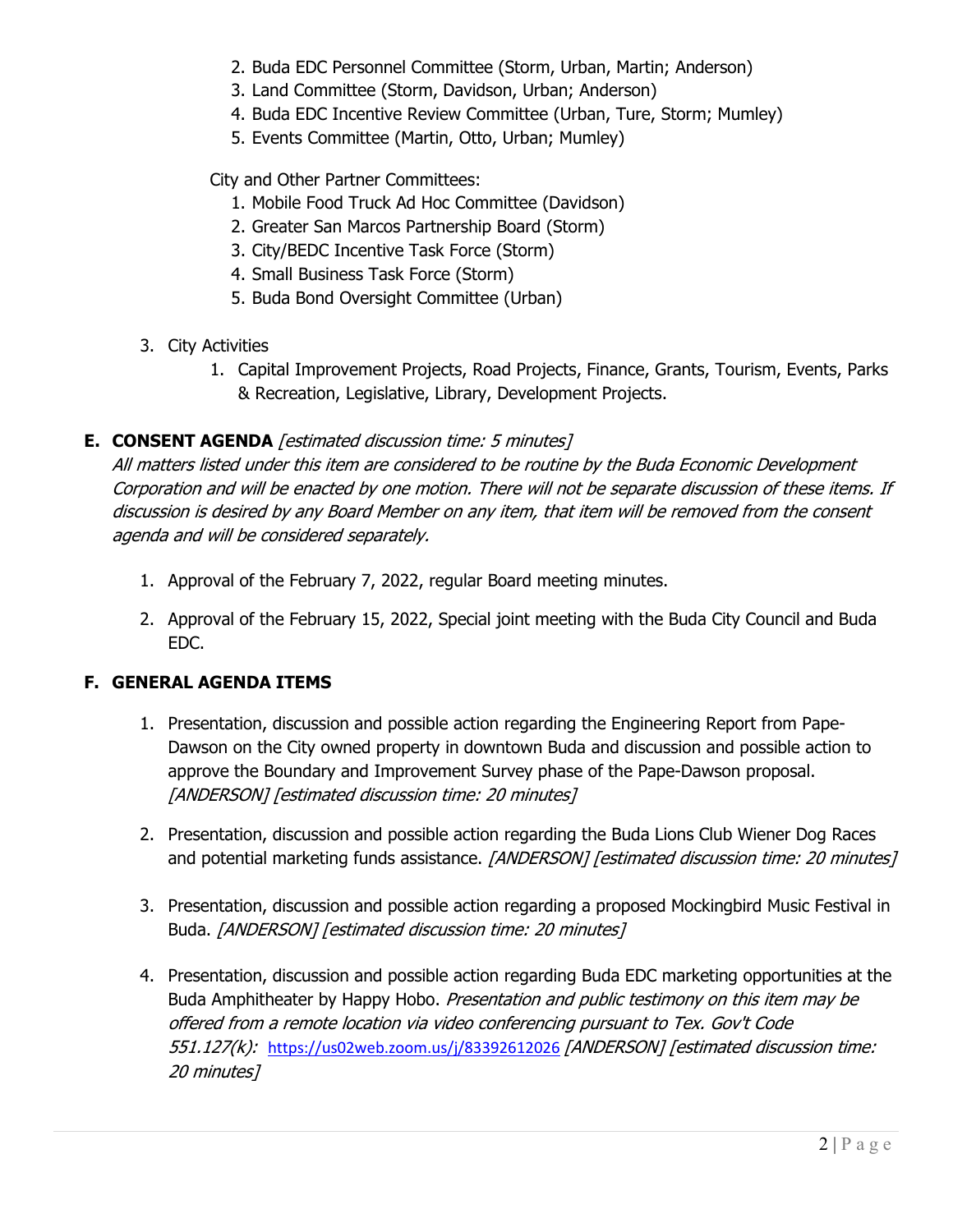- 5. Presentation, discussion and possible action regarding a request from the City of Buda Parks and Recreation Department Director Greg Olmer regarding funding from BEDC FY21-22 Budgeted line item for Recreational/Community Enhancements to include but not limited to temporary fencing for special events in City Park, City Park shade structure and safety surface improvements. [ANDERSON] [estimated discussion time: 20 minutes]
- 6. Discussion and possible action regarding an update from Valentina's TexMex BBQ. [ANDERSON] [estimated discussion time: 10 minutes]
- 7. Discussion and possible action regarding FY21-22 January financials. [ANDERSON] [estimated discussion time: 10 minutes]
- 8. Discussion and possible action regarding the appointment of a BEDC Board member to the City of Buda Incentive Task Force. [ANDERSON] [estimated discussion time: 5 minutes]
- 9. Discussion and possible action regarding the recycling of equipment to include but not limited to computers, laptops, and monitors. [ANDERSON] [estimated discussion time: 10 minutes]
- 10. Discussion and possible action regarding the hiring of a professional services firm to conduct land use mapping. [ANDERSON] [estimated discussion time: 15 minutes]

# **G. EXECUTIVE SESSION**

The Buda Economic Development Corporation Board of Directors will recess its open meeting and adjourn into executive session pursuant to the Texas Government Code, Chapter 551, to deliberate the following:

**§ 551.071** – Consultation with Attorney – (1) legal advice regarding Real Estate Guidelines; (2) legal advice regarding Project Land; (3) legal advice regarding incentives for Zoi Meridian, LLC; (4) legal advice regarding proposals for land use mapping; (5) legal advice on the potential expansion of the EDC's BRE Program; (6) legal advice regarding Valentina's TexMex BBQ; (7) legal advice regarding Garlic Creek Commons; (8) legal advice regarding Pape-Dawson proposal. [estimated discussion time: 45 minutes]

**§ 551.087 –** Economic Development Negotiations – to discuss or deliberate commercial or financial information that the governmental body has received from a business prospect that the governmental body seeks to have locate, stay, or expand in or near the territory of the governmental body and with which the governmental body is conducting economic development negotiations for the following projects: (1) Zoi Meridian, LLC; (2) Valentina's TexMex BBQ; (3) Garlic Creek Commons. *[estimated discussion time: 20 minutes]* 

**§ 551.074** – Deliberation on personnel matters including the appointment, employment, evaluation, reassignment, duties, discipline, or dismissal of a public officer or employee: (1) Executive Director. [estimated discussion time: 30 minutes]

# **RECONVENE INTO OPEN SESSION**

The Buda Economic Development Corporation Board of Directors will reconvene into open session to discuss, consider, and/or take any action necessary related to any of the items noticed for discussion during executive session, including but not limited to, the following: